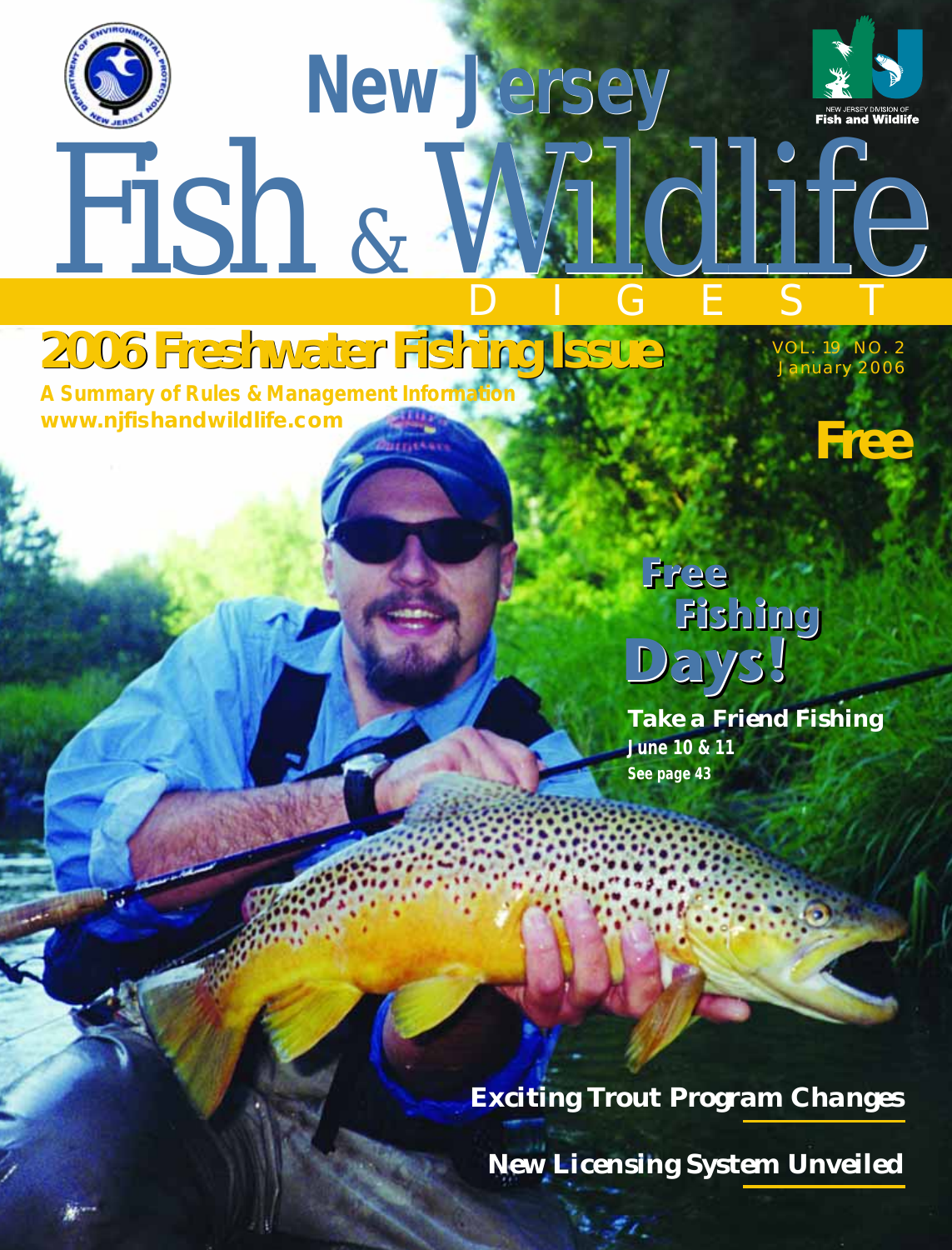# Crocodile Bay Lodge, Costa Rica **Sport Fishing & Ecotours**





Private Fleet of 31 Inshore & Offshore Boats 750 Ft. Private Pier with Fast, Deep-water Access Eco & Adventure Tours with Private Guide Services Four Star Accommodations, Restaurant & SPA







Sport Fishing, Kayaking, **Rainforest Treks, Bird Watching Waterfall Rappelling, SPA, Mountain Biking and More!** 







Catch us on the web @ WWW.CrocodileBay.com

For reservation information call toll free 1-800-733-1115

or send email to info@crocodilebay.com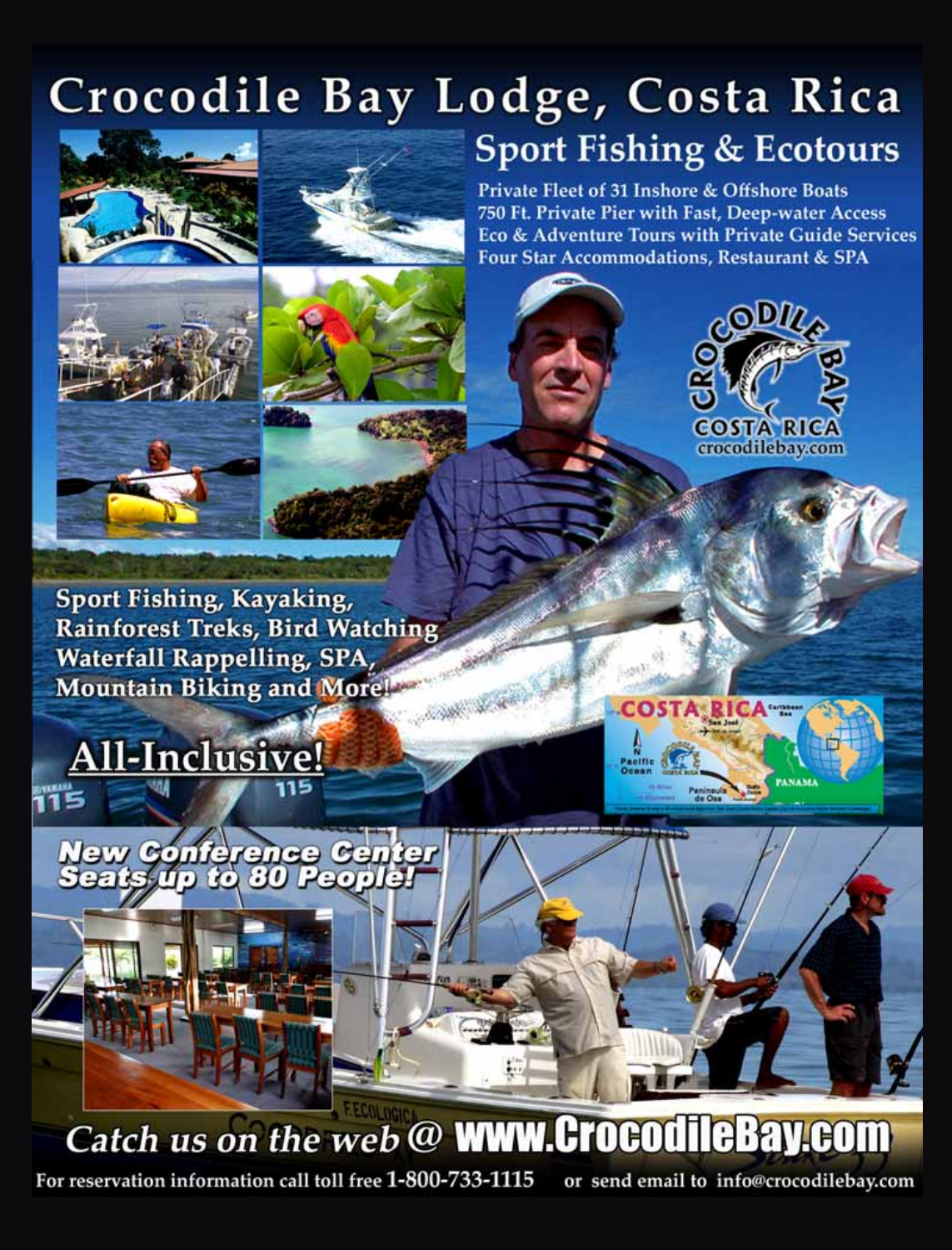

page 9 page 26 page 26 page 26 page 32 D.



| <b>Highlights of Changes in Freshwater Fishing Regulations 7</b>   |
|--------------------------------------------------------------------|
| <b>Freshwater Fishing License, Permit and Stamp Information</b> 12 |
| <b>Summary of Freshwater Fishing Regulations 12</b>                |
|                                                                    |
|                                                                    |
| Warmwater & Coolwater Fishing Regulations Chart  18                |
| Boundary Waters: Delaware River, Greenwood Lake 20                 |
|                                                                    |
| Motorboat Registration and Operators' Requirements 21              |
| Fishing License Boundary Lines 22                                  |
| Wildlife Management Area Regulations 23                            |
| New Jersey Freshwater Fish Identification 24                       |
| Skillful Angler Awards Program 40                                  |
| New Jersey State Record Sport Fish 41                              |
| Health Advisories for Eating Fish and Crabs  42                    |
|                                                                    |
|                                                                    |
|                                                                    |

## contents features

Exciting New Changes for '06 Trout Season! **9**

The Big D. **26**

Bass Fishing Jersey Style **32**

Fishing Hotspots & How to Lure Them In! **34**

Sport Fish Restoration Projects **37**

Cooper River Lake is Back! **39**

Pequest Open House **43**

New System Generates Durable Sporting License **44**

### **Hotlines**

### **Trout Stocking Spring / Fall / Winter (609) 633-6765 The computerized message is available 24 hours per day, seven days a week seasonally, or visit our Web site:**

**www.njfishandwildlife.com.**

### **Shad Run**

**(610) 954-0577 or (610) 954-0578 In April, the Delaware River Shad Fishermen's Association provides a message on the shad run in the Delaware 24 hours per day, seven days a week. Information on river conditions and the status of the shad run is offered. Call in late evening or early morning to avoid a busy signal.**

### **Environmental Alert (877) WARNDEP**

**Contact this 24-hour hotline to report a fish kill, illegal waterbody drawdown, pollution or other environmental offense.**

**Operation Game Thief (800) 222-0456 Call this number to anonymously report a fish or wildlife violation.**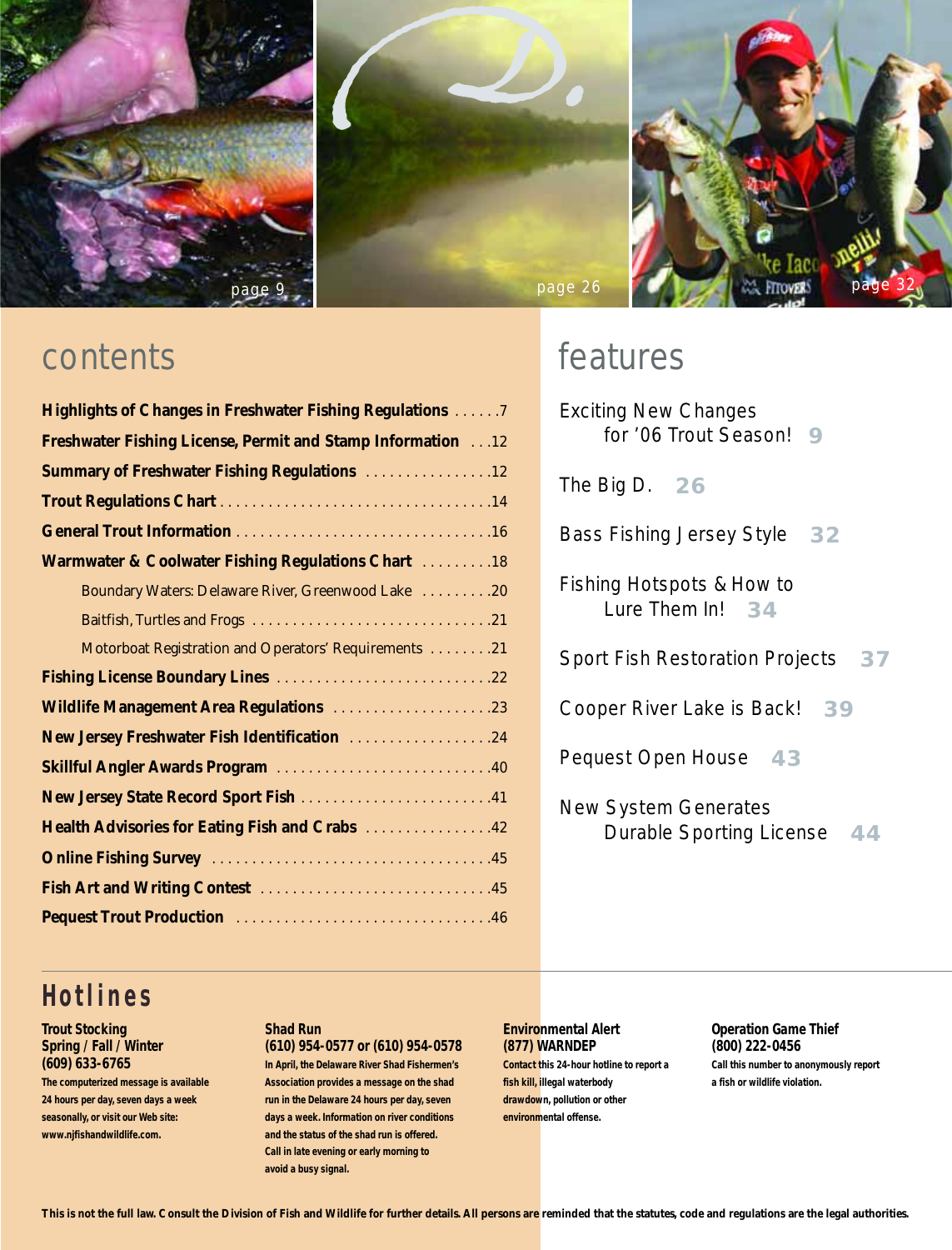### **Commissioner's Message**



By Bradley M. Campbell

New Jersey's anglers care about clean water. In our Division of Fish and Wildlife's latest telephone survey of licensed freshwater anglers, New Jersey's water quality ranked as a key concern. At the Department of Environmental Protection, protecting and improving our

precious water resources is one of our highest priorities, too.

During the past four years, we have taken unprecedented steps to safeguard both the quality and quantity of New Jersey's water. We adopted the nation's toughest regulations to keep harmful pollutants from washing into our reservoirs, rivers, streams and other waterways during rainstorms. These regulations also put a 300-foot buffer between any new development and the state's high-quality water, including dozens of prized trout streams.

Last spring, we provided the state's highest level of water-quality protection – Category One (C1) status – to nearly 22 miles of waterbodies and tributaries of Monmouth County's Shark River Brook watershed. That C1 upgrade brought to 1,150 the number of river and stream miles to receive the special protection since 2003, along with 7,865 acres of reservoirs that supply clean, fresh water to more than half of New Jersey's families. Comments from anglers have been essential to identifying at-risk streams in need of greater protection.

No other state has acted as aggressively to protect our air, water and fish from toxic mercury emissions produced by in-state power plants and other industrial sources. Within the next three to five years, New Jersey's strict mercury-emissions regulations will cut toxic airborne mercury by up to 95 percent. Further, to address one of New Jersey's largest remaining sources of mercury contamination, Acting Governor Richard J. Codey signed legislation mandating the removal of mercury switches from vehicles before they are melted for scrap metal.

We pushed for passage of New Jersey's historic Highlands Water Protection and Planning Act, which will forever protect critical habitat for game species and the headwaters of some of our state's most important cold-water fisheries.

We also have launched comprehensive initiatives to force owners of major contaminated properties threatening the Delaware River and the Raritan River to step up site cleanups, making it clear there will be no tolerance for delays. Property owners who renege on their cleanup agreements with the DEP will face heavy penalties, big fines and major enforcement action.

While we have accomplished a great deal, we are taking our water-quality improvement efforts a step further. Right now, a statewide public-education campaign is under way to help residents understand that they can play a pivotal role in protecting our water resources. The fact is, seemingly innocuous things we do every day – washing the car in the driveway, fertilizing the lawn or forgetting to pick up after a pet – are a major cause of pollution in New Jersey's lakes, streams, rivers and the ocean.

Litter, pet waste, and fertilizers and pesticides from lawns, for example, contain pollutants that wash directly into New Jersey's waterways during rainstorms and snow melts. The contaminated runoff accounts for nearly 60 percent of New Jersey's current water pollution, and is the number-one threat to water quality.

Sportsmen and sportswomen, as longstanding champions of environmental stewardship, can help our public-education campaign succeed. Every one of us has had a favorite fishing spot or beach ruined by cigarette butts, Styrofoam cups and other trash. You can help your family, friends and neighbors understand that whatever they leave on the ground or throw in the street, chances are it will wind up in our waterways and, eventually, on our beaches.

To learn more about our public-education campaign, which features the slogan "Clean Water It's Up to You New Jersey," visit our special Web site: www.CleanWaterNJ.org.

Our unwavering commitment to protecting and improving water quality in the Garden State, coupled with ongoing support from sportsmen and sportswomen, will help ensure future generations can appreciate the beauty and wonder of our wealth of natural resources while enjoying countless recreational opportunities in New Jersey's great outdoors.

Bradly M. Campbell

Bradley M. Campbell is Commissioner of the New Jersey Department of Environmental Protection.

### **Director's Message**



By Martin J. McHugh

 ${\bf B}$ igger trout for fall stocking, more for our popular trout-maintenance streams and the anticipated stocking of landlocked Atlantic salmon into one of the state's regulated holdover trout lakes are some of the exciting changes in store for New Jersey anglers during 2006.

The trout stocking innovations are the first major changes to the trout program since the trout allocation formula was adopted in 1991. Major modifications will be made to our trout culture operations so we can provide 12-inch to 16-inch brook, brown and rainbow trout to fall anglers.

New trout and salmon fishing opportunities follow successes with establishing trophy fisheries for warm- and coolwater species such as walleye, muskellunge, hybrid striped bass and tiger musky. The introduction of pure-strain muskies in Cooper River Park Lake last year shows our commitment to expanding these programs, particularly in the southern region of the state. All of these efforts combine to demonstrate our dedication to providing a quality recreational experience for New Jersey anglers.

New Jersey's first Freshwater Anadromous Plan will be unveiled for public comment in 2006. The Anadromous Plan is as impressive as last year's Coldwater Fisheries Management Plan, which includes everything you wanted to know about trout in New Jersey and then some. The Anadromous Plan includes strategies for species such as Atlantic and shortnose sturgeon, American shad, hickory shad, striped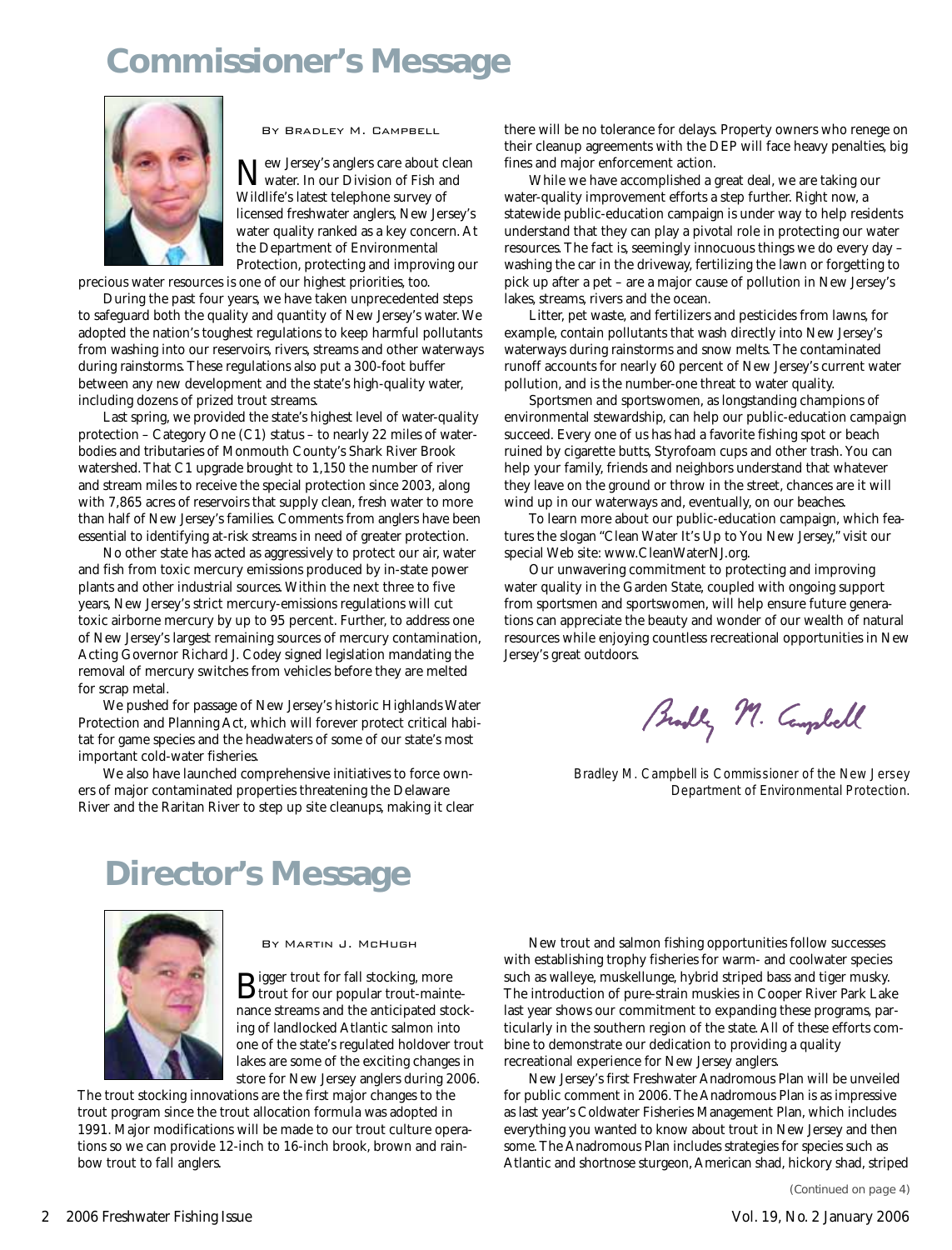# **Outfitting you for seasons of success.**



With more than 150,000 outdoor products in our store, you're sure to find exactly what you need to turn your next fishing trip into a success. From the latest in rods, reels and tackle to the thousands of accessories we have for all your fishing and boating needs, you'll find only the best in quality products and services that will stand up to tough use on the water. And,everything we sell is backed by our world-famous **100% Satisfaction Guarantee.**

*Opening Spring of 2007 In East Rutherford, NJ*



**WORLD'S FOREMOST OUTFITTER®** Hunting • Fishing • Outdoor Gear

**FREE CATALOG**  $\frac{1}{2}$ **800.756.7664** 

**SHOP ONLINE** cabelas.com **cabelas.com**  **RETAIL STORES 800.581.4420**

**Fishing**

 $Fichino$ 

© 2006 Cabela's, Inc. 2006 Cabela's, Inc. CCW-60 **CCW-601**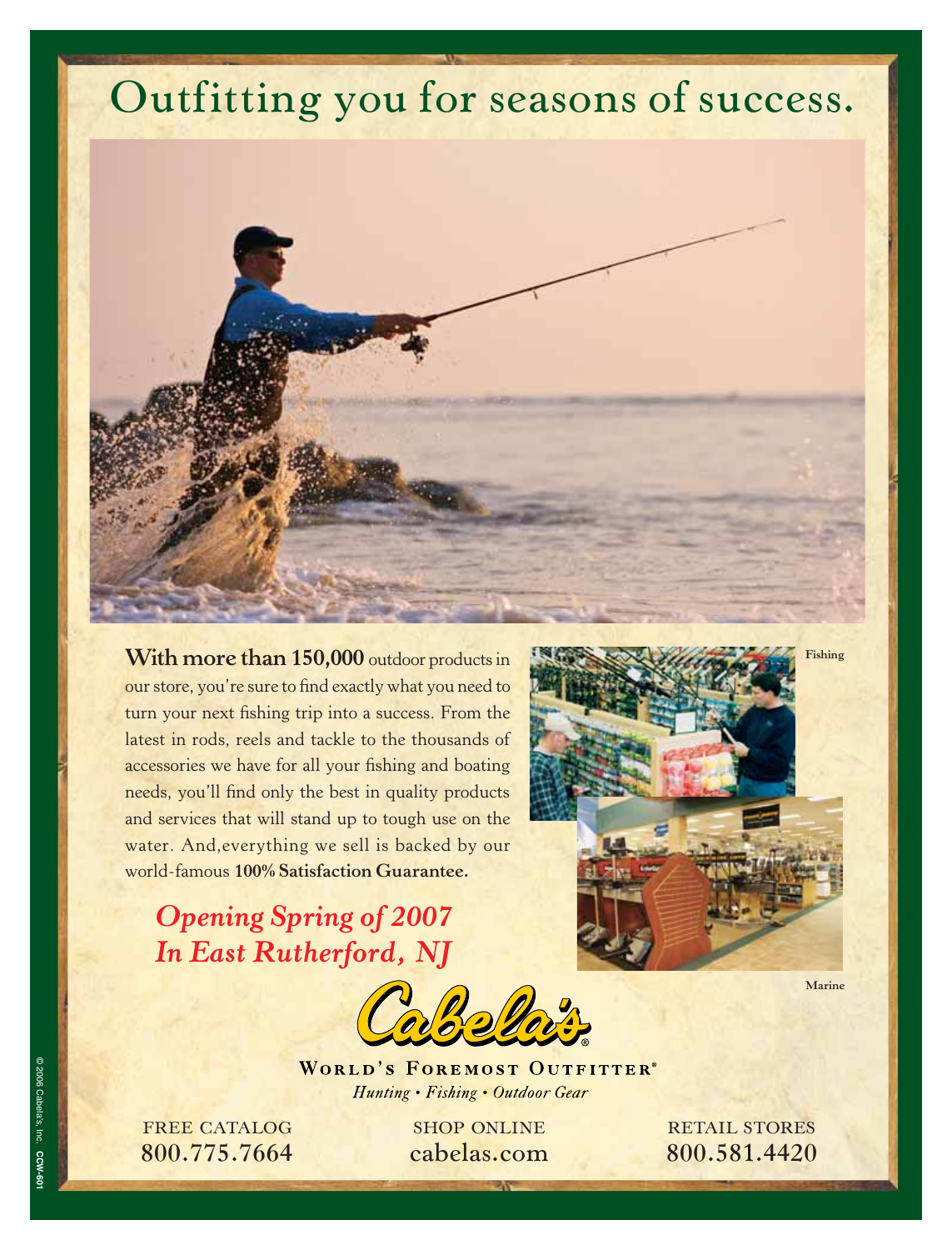#### *(Director's Message, Continued)*

bass, alewife, blueback herring and the American eel. It also contains maps of newly documented migratory pathways of American shad, alewives and blueback herring as well as policies for implementing fish ladder projects to restore long-lost historic fish runs.

Also, beginning in 2006, the Fish Code will be modified every other year instead of annually. The change will accomplish two things: It will conserve staff resources that were devoted to modifying regulations each year and generate more interest in the code changes, which will be more substantial when completed every other year.

At Pequest Trout Hatchery, Green Acres funding for capital projects allowed the replacement of the antiquated well-monitoring system with a broad spectrum radio communication system. The new communication system will ensure uninterrupted monitoring of the six wells which supply nine million gallons of water needed daily to raise more than 600,000 trout a year. In addition to providing reliable remote management of the wells, the system also alerts staff to problems so they can be addressed quickly.

What's more, New Jersey's long-awaited, point-of-sale automated licensing system will be up and running in the coming year. The system will be installed in license-agent locations statewide, increasing the availability of all licenses and permits, particularly those that previously could be purchased only at certain Fish and Wildlife offices.

Once the license-buyer's information is entered into the system, purchasing licenses and permits will be quick and easy. The system will provide accurate tracking and collection of revenue generated from license sales. It also will offer opportunities for better communication with anglers and hunters by providing special announcements during the various seasons and requesting your views on season proposals through point-of-sale surveys.

This promises to be a great year for fishing in New Jersey. We look forward to continuing the valuable partnerships formed with New Jersey anglers and all sportsmen and sportswomen who have continually supported our fish and wildlife management programs for more than 130 years!

Ulauth/Witfoy

Martin J. McHugh is Director of New Jersey Division of Fish and Wildlife.

### **This DIGEST is available in enlarged format for the visually impaired.**

Write to:

New Jersey Division of Fish & Wildlife Large Format Freshwater Fishing Digest P.O. Box 400 • Trenton, NJ 08625-0400



#### **2006 Freshwater Fishing Is** VOL. 19 NO. 2 January 2006

**State of New Jersey** Richard J. Codey, Acting Governor

**Department of Environmental Protection** Bradley M. Campbell, Commissioner

**Office of Natural and Historic Resources** John S. Watson, Jr., Assistant Commissioner

**Division of Fish and Wildlife** Martin J. McHugh, Director David Chanda, Assistant Director Lisa Barno, Chief, Freshwater Fisheries Larry Herrighty, Chief, Bureau of Wildlife Management Tony Petrongolo, Chief, Bureau of Land Management Mark Dobelbower, Acting Chief, Law Enforcement Dr. Larry Niles, Chief, Endangered and Nongame Species Jim Sciascia, Chief, Information and Education Cindy Kuenstner, Editor

**The Division of Fish and Wildlife is a professional, environmental organization dedicated to the protection, management and wise use of the state's fish and wildlife resources.**

This *Digest* is available at license agents and Fish and Wildlife offices. Articles and information may be reprinted with permission. Subscriptions are not available.

This *Digest* is designed and produced by J.F. Griffin Publishing, LLC; www.jfgriffin.com; Lead Designer: David Lane

Partial Funding for the *Digest* is provided by Federal Aid through the Sport Fish Restoration Program.

Cover Photo: Brown Trout. Drew Kelly, photographer.

### **New Jersey Fish and Wildlife Councils**

**Fish and Game Council** Ernest P. Hahn, Chair, West Trenton Richard Culp, Oak Ridge W. Scott Ellis, Yardville Fred Hough, Augusta Jane Morton Galetto, Millville Ed Kertz, Egg Harbor Elwood Knight, Mount Laurel John Messeroll, E. Brunswick Robert Von Suskil, Vineland Jeannette Vreeland, Andover Dr. Leonard Wolgast, Somerset

**Endangered and Nongame Species**

**Advisory Committee** Jane Morton Galetto, Chair, Millville Dr. James Applegate, Cranbury Dr. Barbara Brummer, Chester Dr. Joanna Burger, Somerset Dr. Emile DeVito, Far Hills Janet Larson, Toms River Dr. Rick Lathrop, Bound Brook David Mizrahi, Cape May Court House Dr. Dale Schweitzer, Port Norris James Shissias, Titusville

**Marine Fisheries Council** Gilbert Ewing, Jr., Chair, Cape May Dr. Robert B. Abel, Shrewsbury Erling Berg, Cape May Dr. Patrick Donnelly, Brick Edward Goldman, Absecon Dick Herb, Avalon John J. Maxwell, Germania Frances Puskas, Barnegat Light Joe Rizzo, Mayetta Nancy Sittineri, Cape May Court House

**Atlantic Coast Shellfish Council** John J. Maxwell, Chair, Germania Everett Giberson, Warren Grove Walter Hughes, Leonardo Daniel L. Loper, Villas Stephen Potter, New Gretna

**Delaware Bay Shellfish Council** Nancy Sittineri, Chair, Cape May Court House Scott Bailey, Millville Stephen Fleetwood, Port Norris Warren Hollinger, Port Norris

### **Where to Write Us**

New Jersey Department of Environmental Protection, Division of Fish and Wildlife P.O. Box 400 • Trenton, NJ 08625-0400 • Internet: www.njfishandwildlife.com

### **New Jersey Division of Fish and Wildlife**

#### **Our Mission**

To protect and manage the state's fish and wildlife to maximize their long-term biological, recreational and economic value for all New Jerseyans.

### **Our Goals**

- To maintain New Jersey's rich variety of fish and wildlife species at stable, healthy levels and to protect and enhance the many habitats on which they depend.
- To educate New Jerseyans on the values and needs of our fish and wildlife and to foster a positive human/wildlife co-existence.
- To maximize the recreational and commercial use of New Jersey's fish and wildlife for both present and future generations.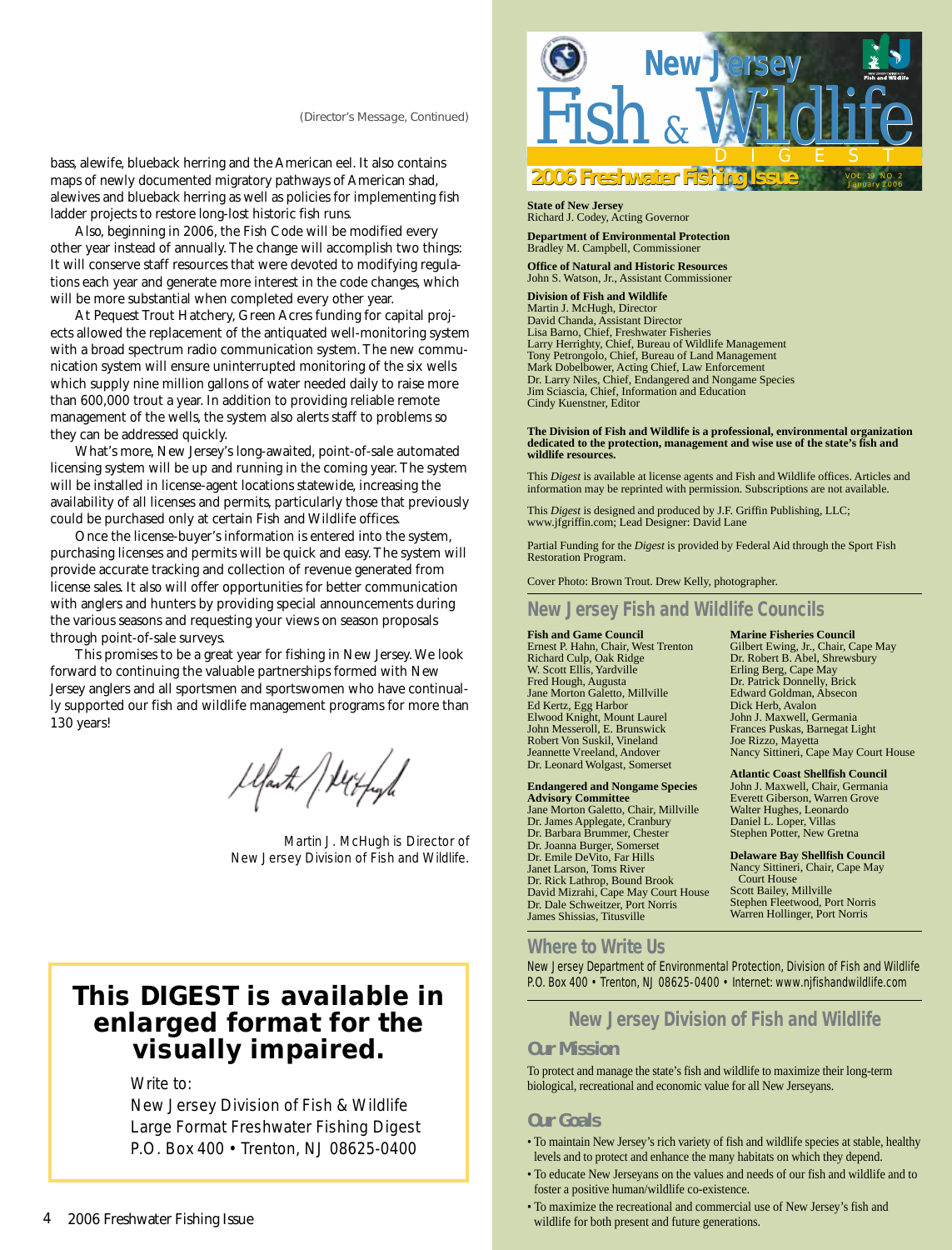



# Real Experts . . .<br>A Real Action

Call your cable operator today and ask for<br>The <u>REAL</u> Outdoor Channel<br>or see your local satellite retailer. Add <mark>on to any satellite package for</mark> **ust SLUU** per month !

Just ask for it 'a la carte'.





**PROFESSIONAL WALLEYE TRAIL** 

www.outdoorchannel.com



**ULTIMATE** MATCH FISHING